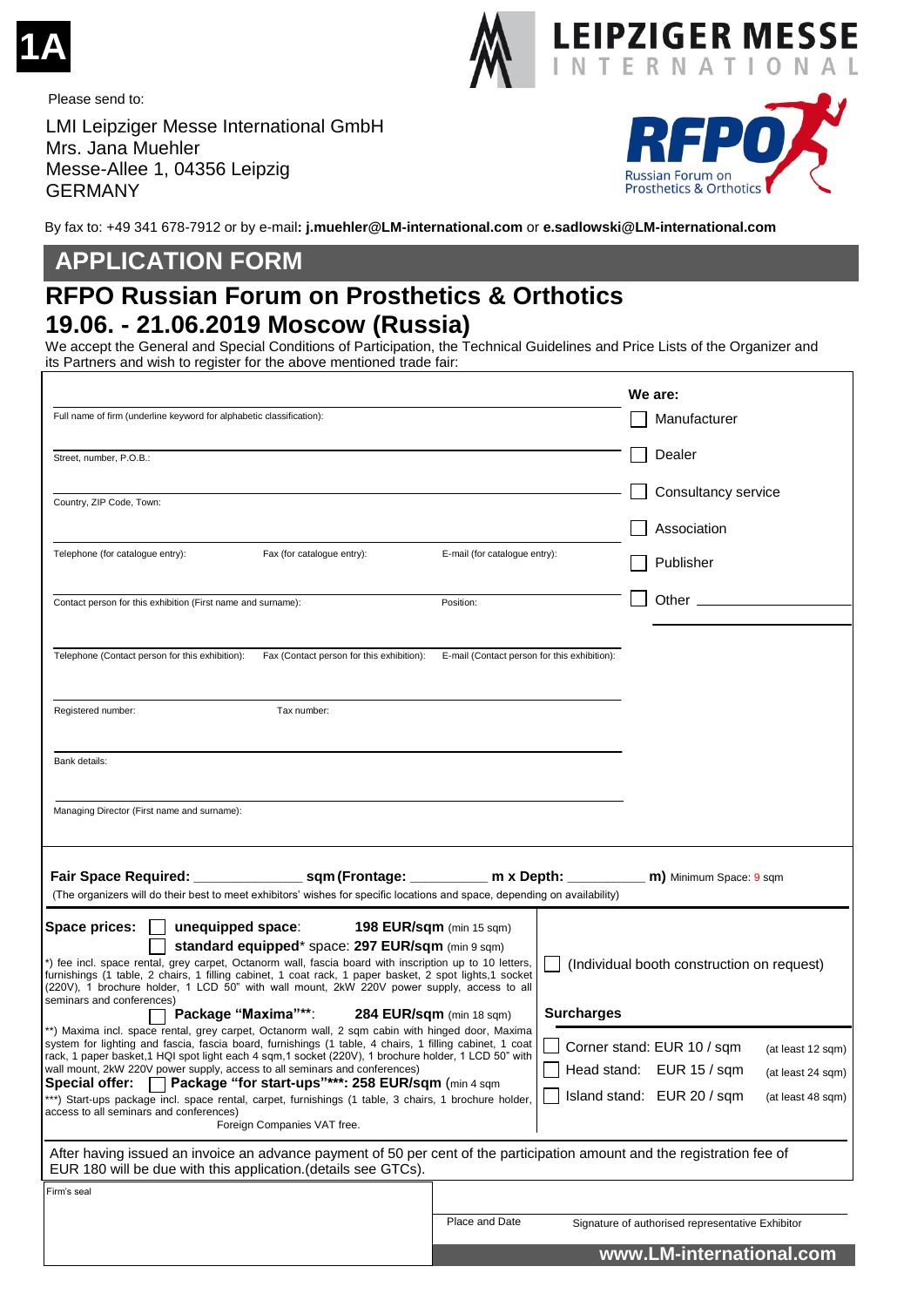| <b>Correspondence and billing address:</b><br>Different address to correspondence and / or address to invoice please note this separately.                                                                                                                                                                                |                |                                                                                                                             |  |  |  |  |
|---------------------------------------------------------------------------------------------------------------------------------------------------------------------------------------------------------------------------------------------------------------------------------------------------------------------------|----------------|-----------------------------------------------------------------------------------------------------------------------------|--|--|--|--|
| All correspondence should be sent to this address:                                                                                                                                                                                                                                                                        |                |                                                                                                                             |  |  |  |  |
| Full name of firm:                                                                                                                                                                                                                                                                                                        |                |                                                                                                                             |  |  |  |  |
| Street, number, P.O.B.:                                                                                                                                                                                                                                                                                                   |                |                                                                                                                             |  |  |  |  |
| National Sign, Postal Code, Town:                                                                                                                                                                                                                                                                                         |                |                                                                                                                             |  |  |  |  |
| Telephone:                                                                                                                                                                                                                                                                                                                |                | E-mail:                                                                                                                     |  |  |  |  |
| Invoices should be issued and sent to this address:                                                                                                                                                                                                                                                                       |                |                                                                                                                             |  |  |  |  |
| Full name of firm:                                                                                                                                                                                                                                                                                                        |                |                                                                                                                             |  |  |  |  |
| Street, number, P.O.B.:                                                                                                                                                                                                                                                                                                   |                |                                                                                                                             |  |  |  |  |
| National Sign, Postal Code, Town:                                                                                                                                                                                                                                                                                         |                |                                                                                                                             |  |  |  |  |
| Fax:<br>Telephone:                                                                                                                                                                                                                                                                                                        |                | E-mail:                                                                                                                     |  |  |  |  |
| Address in Russia (for Catalogue entry, additional to the home address)                                                                                                                                                                                                                                                   |                |                                                                                                                             |  |  |  |  |
| Full name of firm (underline keyword for alphabetic classification):                                                                                                                                                                                                                                                      |                |                                                                                                                             |  |  |  |  |
| Street, number, P.O.B.:                                                                                                                                                                                                                                                                                                   |                |                                                                                                                             |  |  |  |  |
| National Sign, Postal Code, Town:                                                                                                                                                                                                                                                                                         |                |                                                                                                                             |  |  |  |  |
| Telephone:<br>Fax:                                                                                                                                                                                                                                                                                                        |                |                                                                                                                             |  |  |  |  |
| E-mail:                                                                                                                                                                                                                                                                                                                   |                |                                                                                                                             |  |  |  |  |
| including logotype for 128 EUR (logo as open eps file mail to: j.muehler@LM-international.com)<br><b>Catalogue entry:</b>                                                                                                                                                                                                 |                |                                                                                                                             |  |  |  |  |
| Fascia name:<br>Company's logo (one colour) per open side for EUR 78                                                                                                                                                                                                                                                      |                | <b>Branches:</b><br>Orthopaedic technology (Orthoses, prosthetics,<br>compressions)                                         |  |  |  |  |
| Company's logo (up to 3 colours) logotypes per open side EUR 108<br>(logo as open eps file mail to: j.muehler@LM-international.com)                                                                                                                                                                                       |                | Orthopaedic footwear (shoes, insoles)<br>Orthopaedics (Endoprostheses, surgical instruments)                                |  |  |  |  |
| Company's name signboard (preferably without organization form etc):                                                                                                                                                                                                                                                      |                | Rehabilitation techniques (wheel chairs, lifts, elevators,)<br>Compression therapy and care                                 |  |  |  |  |
| (10 letters inclusive, each additional letter for EUR 5; each additional side EUR 40 plus<br>EUR 5 up to the 11th letter per side)                                                                                                                                                                                        |                | New technology for care, diagnostics and therapy<br>Clothing and underwear<br>Information technology for handicapped people |  |  |  |  |
| Other wishes:                                                                                                                                                                                                                                                                                                             |                | <b>Educational programmes</b><br>Machines, raw materials and supplies                                                       |  |  |  |  |
|                                                                                                                                                                                                                                                                                                                           |                | <b>Medical facilities</b>                                                                                                   |  |  |  |  |
| Details concerning the biggest exhibit/product                                                                                                                                                                                                                                                                            |                |                                                                                                                             |  |  |  |  |
| Width<br>Height                                                                                                                                                                                                                                                                                                           |                | Length<br>Weight                                                                                                            |  |  |  |  |
| <b>Number of co-exhibitors:</b><br>Form 1B for co-exhibitors has to be signed from the exhibitor as well as the co-exhibitor together with each firm's seal and then has to be sent to the LMI-<br>Leipziger Messe International GmbH. Please note: For each co-exhibitor a fee of EUR 198 will be charged (see form 1B). |                |                                                                                                                             |  |  |  |  |
| Firm's seal                                                                                                                                                                                                                                                                                                               |                |                                                                                                                             |  |  |  |  |
|                                                                                                                                                                                                                                                                                                                           | Place and Date | Signature of authorised representative Exhibitor                                                                            |  |  |  |  |
|                                                                                                                                                                                                                                                                                                                           |                | www.LM-international.com                                                                                                    |  |  |  |  |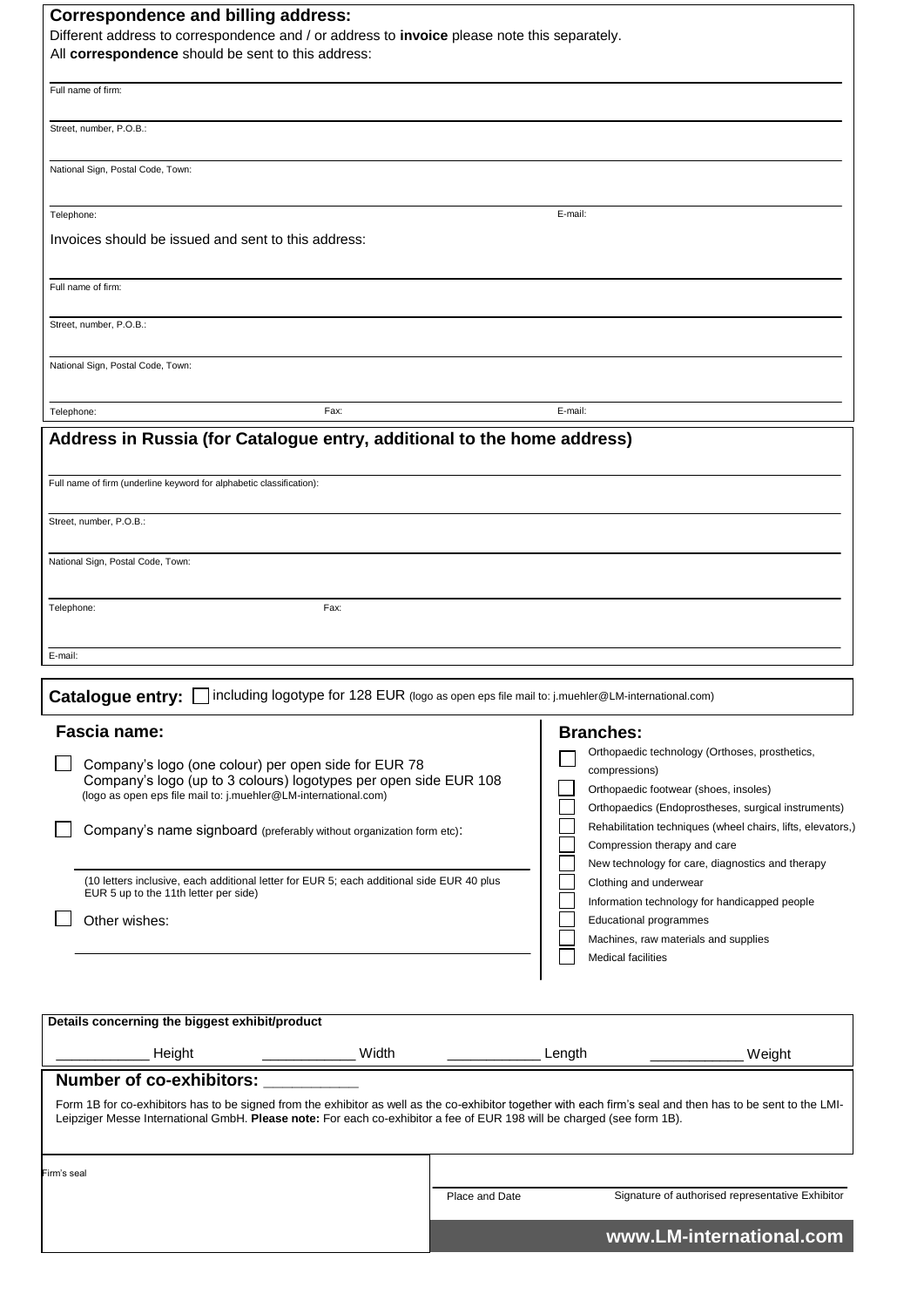



**Russian Forum on Prosthetics & Orthotics** 

LMI Leipziger Messe International GmbH Mrs. Jana Muehler Messe-Allee 1, 04356 Leipzig GERMANY

By fax to: +49 341 678-7912 or by e-mail**: j.muehler@LM-international.com** or **e.sadlowski@LM-international.com**

## **APPLICATION FORM FOR CO-EXHIBITORS**

# **RFPO Russian Forum for Prosthetics & Orthotics 19.06. - 21.06.2019 Moscow (Russia)**

We accept the General and Special Conditions of Participation, the Technical Guidelines and Price Lists of the Organizer and its Partners and wish to register for the above mentioned trade fair:

| <b>Exhibitor:</b>                                                                                                                                                      |                                                  |                  |                                                  |  |  |
|------------------------------------------------------------------------------------------------------------------------------------------------------------------------|--------------------------------------------------|------------------|--------------------------------------------------|--|--|
| Full name of firm:                                                                                                                                                     |                                                  |                  |                                                  |  |  |
| Street, number, P.O.B.:                                                                                                                                                |                                                  |                  |                                                  |  |  |
| National Sign, Postal Code, Town:                                                                                                                                      |                                                  |                  |                                                  |  |  |
| Telephone:                                                                                                                                                             | Telefax:                                         |                  | E-mail:                                          |  |  |
| <b>Co-exhibitor</b>                                                                                                                                                    |                                                  |                  |                                                  |  |  |
| Full name of firm:                                                                                                                                                     |                                                  |                  | We are:                                          |  |  |
|                                                                                                                                                                        |                                                  |                  | Manufacturer                                     |  |  |
| Street, number, P.O.B.:                                                                                                                                                |                                                  |                  | Dealer                                           |  |  |
| National Sign, Postal Code, Town:                                                                                                                                      |                                                  |                  | Consultancy service                              |  |  |
|                                                                                                                                                                        |                                                  |                  |                                                  |  |  |
| Telephone:                                                                                                                                                             | Fax:                                             | E-mail:          | Association                                      |  |  |
| Registered number:                                                                                                                                                     | Tax number:                                      |                  | Publisher                                        |  |  |
|                                                                                                                                                                        |                                                  |                  | Other_                                           |  |  |
| Our Bank:                                                                                                                                                              |                                                  |                  |                                                  |  |  |
| Manager (First name and surname):                                                                                                                                      |                                                  |                  |                                                  |  |  |
|                                                                                                                                                                        |                                                  |                  |                                                  |  |  |
| Contact Person for this exhibition (First name and surname):                                                                                                           |                                                  | Position:        |                                                  |  |  |
| <b>Billing Address:</b>                                                                                                                                                |                                                  |                  |                                                  |  |  |
| As exhibitor:                                                                                                                                                          | no<br>yes                                        | As co-exhibitor: | $\mathbin{\sqcup}$ yes<br>no                     |  |  |
| After having issued an invoice an advance payment of 50 per cent of the participation amount and the registration fee of<br>EUR 198 will be due with this application. |                                                  |                  |                                                  |  |  |
| Exhibitor:                                                                                                                                                             |                                                  | Co-exhibitor:    |                                                  |  |  |
|                                                                                                                                                                        |                                                  |                  |                                                  |  |  |
| Place and Date                                                                                                                                                         | Signature of authorised representative Exhibitor | Place and Date   | Signature of authorised representative Exhibitor |  |  |

 **www.LM-international.com**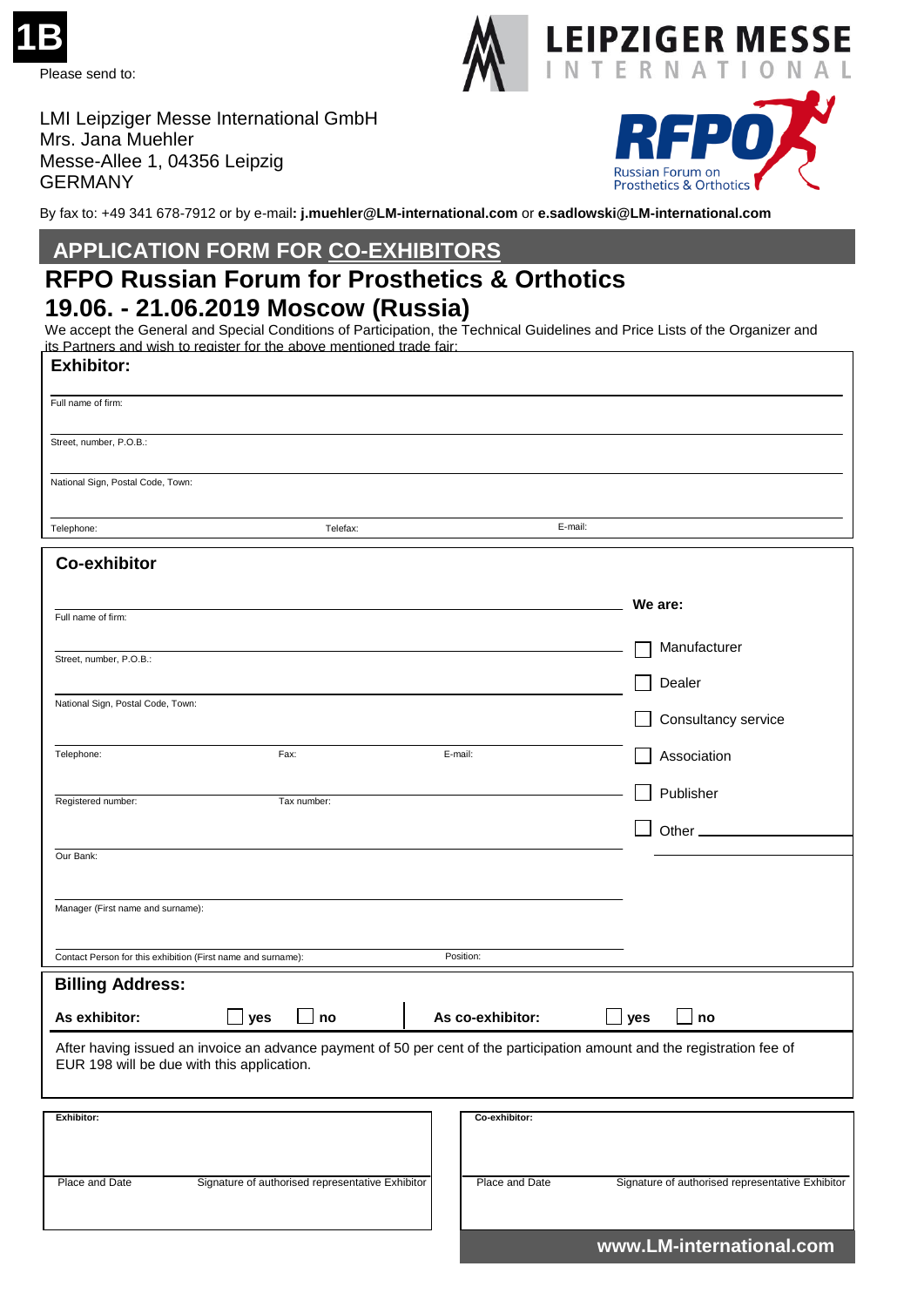### **General and special terms and conditions**

#### **1. Organiser**

#### 1.1 Trade fair organiser

The trade fair will be organised by the Messe Düsseldorf Moscow OOO (hereinafter referred as the 'Organiser').

### 1.2 **Organiser of the Russian Forum on Prosthetics & Orthotics**

This part will be organised by Leipziger Messe International GmbH (hereinafter referred to as 'LMI').

Address:

LMI - Leipziger Messe International GmbH Messe-Allee 1 04356 Leipzig Germany Tel: +49 (0)341 678 7900 Fax: +49 (0)341 678 7912 Email[: u.briese@LM-International.com](mailto:u.briese@LM-International.com) Internet: www.LM-international.com

#### **2. Trade fair venue**

Expocentre Fairgrounds Moscow 14 Krasnopresnenskaya nab. Moscow, Russia, 123100 Tel: +7 (499) 795 3799, 795 3946 Fax: +7 (499) 605 7510 E-mail[: centr@expocentr.ru](mailto:centr@expocentr.ru) Website[: www.expocentr.ru](http://www.expocentr.ru/)

#### **3. Trade fair dates**

June 19 to June 21 2019

**Construction (times will follow soon):** 17<sup>th</sup> and 18<sup>th</sup> June 2019

**Dismantling (times will follow soon):**  $22<sup>th</sup>$  June 2019

#### **Opening times:**

Wednesday, 19<sup>th</sup> June 2019, 10.00 am - 6.00 pm Thursday,  $20^{th}$  June 2019, 10.00 am  $-6.00$  pm Friday,  $21^{th}$  June 2017, 10.00 am  $-6.00$  pm

#### **Opening times for exhibitors and exhibition stand personnel during the trade fair:**

Every day two hours before the official opening times and after the official clothing times.

#### **4. Visas**

Foreign citizens who wish to enter Russia need a valid visa. This can be issued from the general consulate or the embassy of Russia. It is possible to apply for an official invitation as well as the visa through our LMI partner travel agencies. In order to obtain a business visa a foreign health insurance will be required. Please stay abreast of possible alterations made to entrance regulation.

#### **5. Deadline for applications and number of exhibitors**

- 5.1 The deadline for applications to participate is **31th March 2019**. Applications received after this date shall still be considered but shall have no automatic entitlement to be granted permission to participate in the trade fair.
- 5.2 Minimum number of exhibitors: 5 (five). LMI shall be entitled to withdraw from the contract free of charge if fewer than the aforementioned number of exhibitors apply to participate in the trade fair.

#### **6. Stand rental, fees and terms of payment**

6.1 **VAT**

All prices are net prices. LMI charges additionally legal VAT in the case that VAT is regulated by law. For foreign companies as well as foreign branches and subsidiaries of German companies LMI charges no VAT accordingly to current legislation

#### 6.2 **Registration fee:** 198 EUR

The registration fee covers LMI's time and expenses in reviewing applications and granting registration. It is non-refundable, even if the exhibitor is refused registration or decides not to take part. Furthermore, it includes exhibitor badges (up to 6), catalogue entry, certificate of participation and participation at the opening reception.

#### 6.3 **Catalogue:**

a) Listing: The company's profile can be inserted into the catalogue either in English, Russian or both languages. Irrespective of the company's contact the inclusion of the total amount of 250 signs is free of charge. The company address will not be counted and is free of charge. **Deadline: 31th March 2019**

- b) Translations: 1,00 EUR per word and language (Russian and English)
- 6.4 **Co-exhibitor's fee:**198,00 EUR

#### 6.5 **Stand rental:**

- a) **Excluding stand construction (only space):** 198,00 EUR / 15 sqm expenses on exhibition area, cleaning of passages, security when exhibition is closed and congress material. Exhibitors constructing their booth by themselves or by third parties have to submit their stand design to LMI (latest by 1 month upfront to the exhibition opening) for approval and confirmation by the organiser, if the their stand or some stand elements are higher than 2.50 m. Otherwise these exhibitors won't get the approval for construction of their booth. The approval can also be revoked on site in such cases.
- b) **With standard stand construction:** 297,00 EUR / sqm (min.9 sqm) Fee incl. space rental, carpet, Octanorm wall, fascia board with inscription up to 10 letters, furnishings (1 table, 2 chairs, 1 filling cabinet, 1 coat rack, 1 paper basket, 2 spot lights,1 socket (220V), 1 brochure holder, 1 LCD 50" with wall mount, 2kW 220V power supply, access to all seminars and conferences)

#### c) **Special stand offer:**

**1) "Package Maxima"** 284,00 EUR / sqm (min.18 sqm)

Maxima incl. space rental, grey carpet, Octanorm wall, 2 sqm cabin with hinged door, Maxima system for lighting and fascia, fascia board, furnishings (1 table, 4 chairs, 1 filling cabinet, 1 coat rack, 1 paper basket,1 HQI spot light each 4 sqm,1 socket (220V), 1 brochure holder, 1 LCD 50" with wall mount, 2kW 220V power supply, access to all seminars and conferences)

#### **2) "Package for start-ups"** 258,00 EUR / sqm (min.4 sqm)

Start-ups package incl. space rental, carpet, furnishings (1 table, 3 chairs, 1 brochure holder, access to all seminars and conferences)

#### **d) Surcharges:**

Corner stand: 10 EUR / sqm (two sides open, min. 12 sqm) Peninsula stand: 15 EUR / sqm (three sides open, min. 24 sqm) Island stand: 20 EUR / sqm (four sides open, min. 48 sqm)

#### 6.6 **Additional services**

Additional services (electricity, water, furnishings, temporary staff, business matchmaking, catalogue, shows, sponsoring, etc.) are covered by the respective price lists. Such services are to be requested in separate orders placed with either LMI or the Organiser, as specified by LMI.

- 6.7 All prices are gross=net prices. Fees for example for services performed in St. Petersburg may be subject to value added tax.
- 6.8 The registration fee and 50% of the stand rent are payable within 8 days following corresponding invoicing. In the event of non-payment of the registration fee, the application shall be deemed to have been cancelled. The remaining 50% of the stand rent is to be paid once registration has been granted by LMI. Fees for additional services ordered are payable within 8 days.
- 6.9 In the event of changes to terms owing to legal requirements applying in St. Petersburg, LMI shall be entitled to charge exhibitors their share of any additional costs.
- 6.10 Interest at a rate of 8% p.a. above the valid basic interest rate is to be paid as of the due date provided the exhibitor is a merchant. Default interest is to be paid at the statutory amount upon the onset of default. In the event of default, LMI may withdraw from the contract and demand compensation for non-performance in addition to default interest.
- 6.11 Should LMI be unable to provide exhibition space due to circumstances beyond its control, the exhibitor shall be entitled to demand the refund of both the stand rental and fees for services. Any additional payment claims on the part of the exhibitor are ruled out.
- 6.12 The exhibitor is also obliged to pay the agreed fees in full if the exhibitor does not participate in the trade fair for its full duration or at all due to circumstances beyond LMI's control.
- 6.13 Additional services required by the exhibitor must be ordered by the deadlines specified on the respective order forms. Should these deadlines fail to be met by the exhibitor, the charges quoted in the price lists may be subject to a surcharge of up to 50%. In case of cancelling an order after sending them forward to the stand builders by LMI anyhow the full amount have to be paid. The transmission takes place automatically five days after the date quoted in the order form.